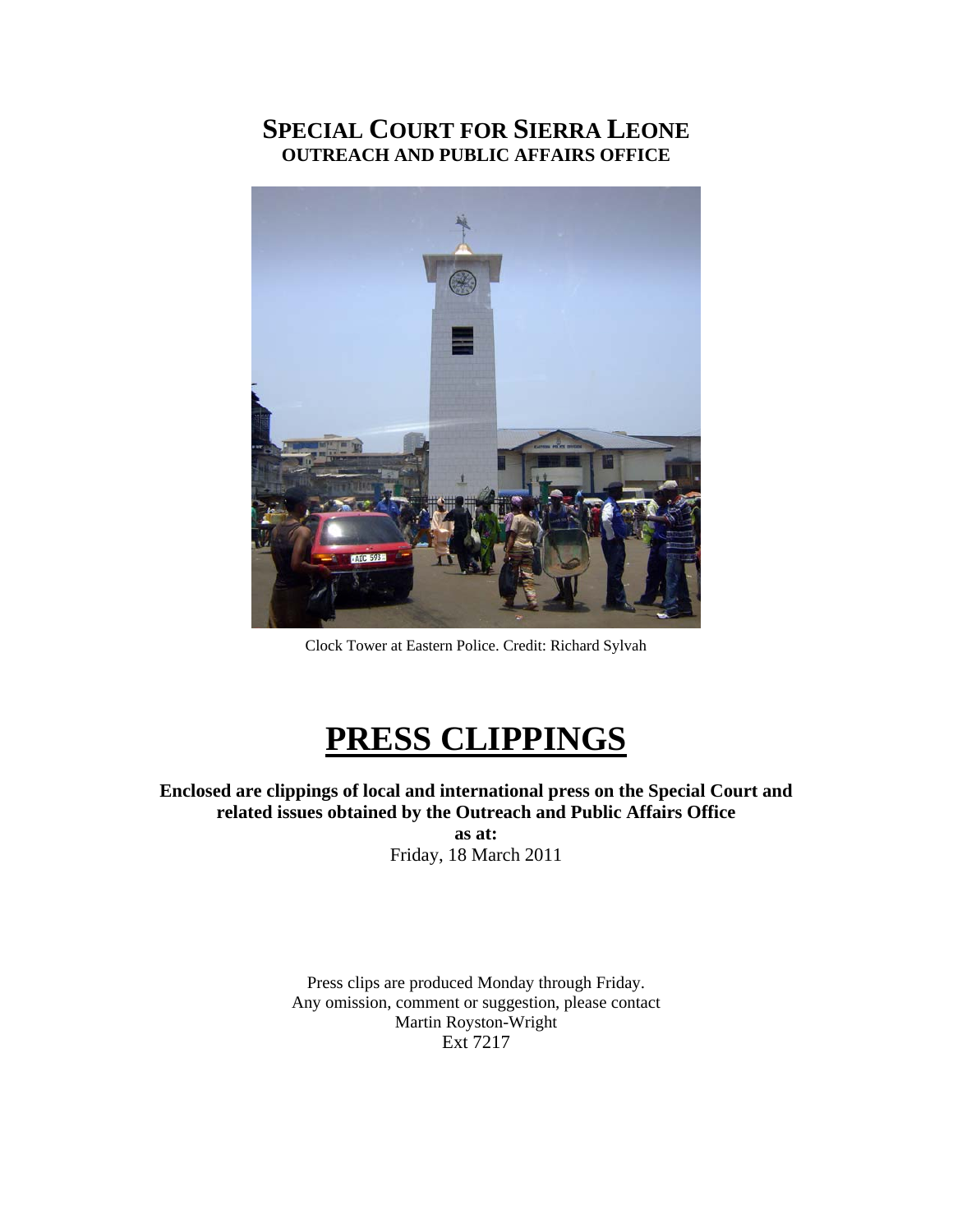| <b>Local News</b>                                                                             |           |
|-----------------------------------------------------------------------------------------------|-----------|
| The Causes of the RUF Conflict / The Punch                                                    | Page 3    |
| Bomaru Hosts 'Wan Fambul' / The Punch                                                         | Page 4    |
| <b>International News</b>                                                                     |           |
| Judges Give Guidelines for Bagosora Appeal Hearing / <i>Hirondelle News Agency</i>            | Page 5    |
| Special Tribunal for Lebanon Indictment Grows / International Justice Tribune                 | Page 6    |
| <b>ICC's Darfur Trial The Court's Mark in History?</b> / <i>International Justice Tribune</i> | Page 7    |
| Special Envoy 'Urged ICC to Take Up Case' / The Nation                                        | Pages 8-9 |
| Saudi Arabia Contributes \$10 million to Lebanon Tribunal / YaLibnan                          | Page 10   |
|                                                                                               |           |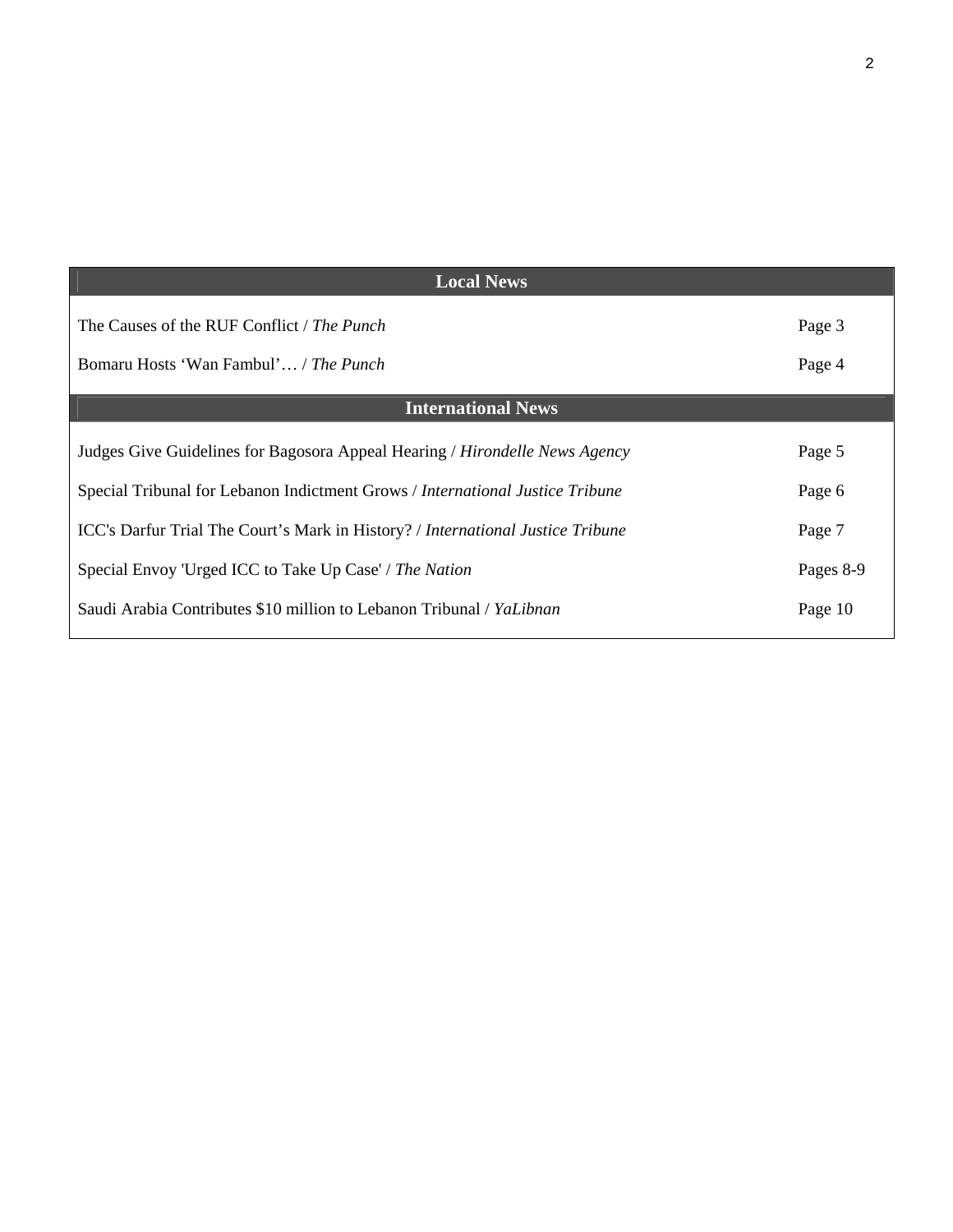## The Punch Friday, 18 March 2011

#### **Causes of the RUF Conflict**



Basic Causes: Mass unemployment, Tribalism, Rebels-Libya, Poor economic conditions, and Corruption Parties involved: Rebel leaders and the Revolutionary United Front (RUF) and the government of the All Peoples Congress (APC)

The Sierra Leone civil war began in March 1991, when the Revolutionary United Front (RUF) entered Sierra Leone from Liberia, launching a rebellion to overthrow the one-party rule of the All Peoples Congress  $(APC)$ 

The RUF accused the APC, which had been in power since 1967, of rampant corruption, nepotism, and fiscal mismanagement. Despite the fact that Sierra Leone is extremely resourcerich, with large deposits of diamonds, gold, rutile, and bauxite, it is estimated to be one of the poorest countries in the world.

The RUF was originally made up of a mixture of middle class students with a populist platform, unemployed and alienated youths, and Liberian fighters from Charles Taylor's National Patriotic Front of Liberia (NPFL).

The ideological component to the movement was never clearly actualized, and the rebellion quickly developed into a campaign of violence whose primary goal appeared to be simply to gain access to the country's diamond and mineral wealth.

From 1991 until the present, the RUF has fought with great brutality to overthrow the successive governments of both military and elected civilian regimes. Since the outbreak of the war, the country has been marked by instability and violence.

The tragic events of the 1990s were not isolated incidents; they were the culmination of a long history of human rights abuses and disrespect for democratic values by the All People's Congress which fostered violence that led to a civil war. The previous 20 years before the outbreak of war saw the rise of an increasingly authoritarian style of government, which undermined the authority of many of the nations institutional and encourage a system in which irregularities, injustices, and oppression of political opponents were tolerated and even encouraged by the government.

In 1992, APC President Joseph Momoh was overthrown in a military coup by Captain Valentine Strasser, whose National Provisional Ruling



Council (NPRC) ruled until it was itself overthrown in 1996, by his deputy, Brigadier Julius Maada Bio.

Later in 1996 multi-party elections were held and won by Ahmad Tejan Kabbah, head of the Sierra Leone People's Party (SLPP), who pledged to bring about an end to the war. After coming to the negotiating table in Abidjan, the RUF and SLPP signed a peace agreement in November 1996, the Abidjan Accord, which called for a cease-fire, disarmament, demobilization, and the withdrawal of all foreign forces.

The cease-fire, however, was broken in January 1997 when serious fighting broke out in southern Moyamba District.

May 1997, fourteen months atter assuming power, President Kahhah was himself overthrown in a coup led by army major Johnny Paul Koroma, heading the Armed Forces Revolutionary Council (AFRC), following his escape from prison, where he had been held following an earlier attempted coup in September 1996.

Koroma cited the government's failure to implement the peace agreement as the reason for the coup. AFRC suspended the constitution, banned political parties, and announced rule by military decree after it took over-it also ushered in a period of political repression characterized by arbitrary arrests and detention further escalating the violence.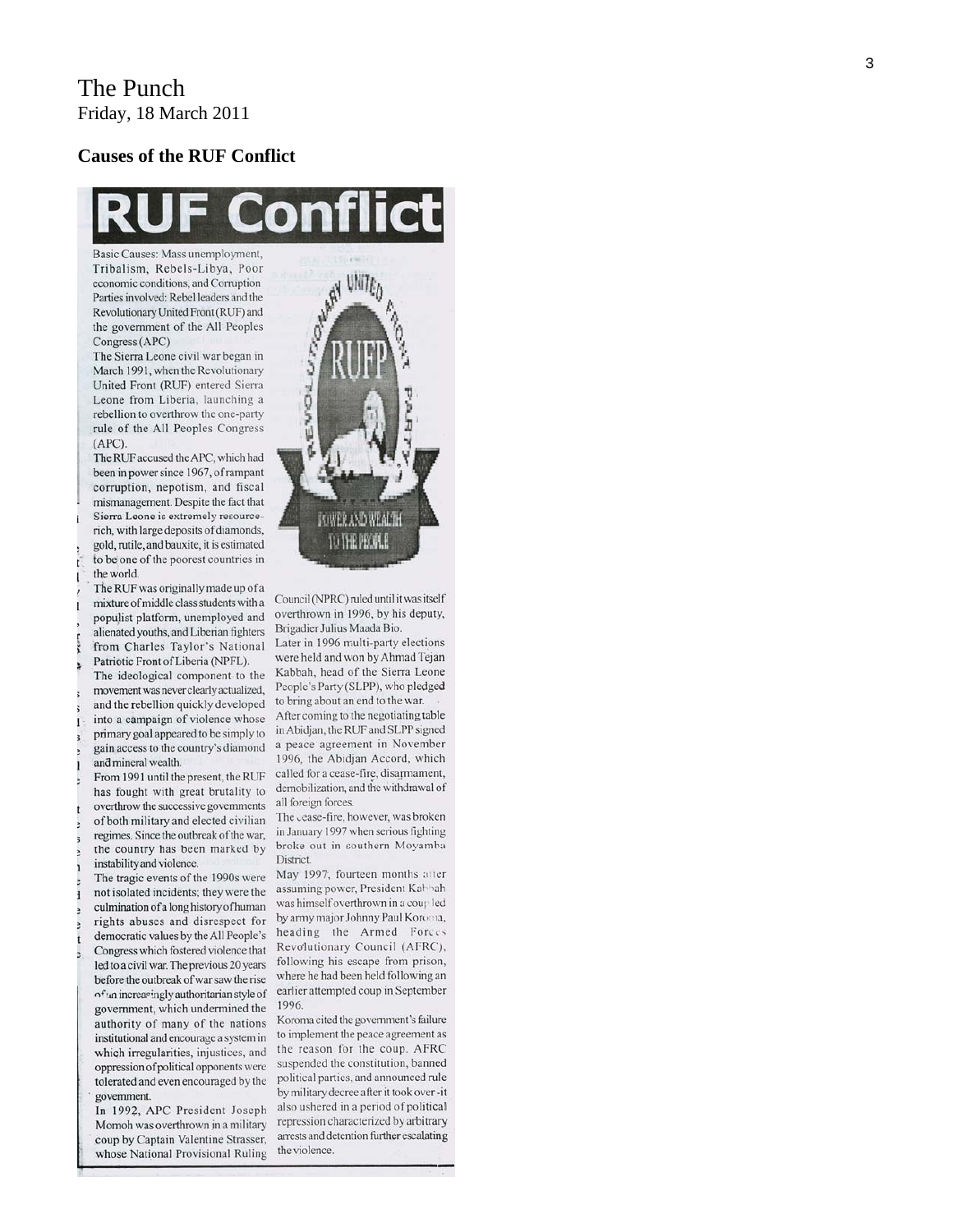# **Bomaru host 'Wan Fambul' in War Relection**

By Mustapha I kamara Following an initiative by several civil society groups to form a coalition called the National Unity Campaign Fambul', to  $Na$ Wan  $W_1$ commemorate the day the war started in Sierra Leone and campaign against violence, the people of Bomaru have been given the nod to host the first of several launchings in the quest for a peaceful and violent free Sierra Leone. Speaking at a Press conference in the Conference Room of Fambul Tok International, the Chairman of the coalition, who is also the Executive Director of Fambul Tok International, John Caulker said the decision to start in Bomaru was reached because it was there the first gunshot that signalled the beginning of a brutal 11-year civil war in Sierra Leone was fired.

The date for the launch of the campaign is the 23rd March though other activities would have begun before that and according to Mr. Caulker, it is going to be a national campaign but with diverse dates in other areas at community, district or regional levels. "March 23rd of every year should be considered as a day of reflection for what happened during the war in Sierra Leone that started in 1991 and officially declared over on 18th January 2002. There is every need for us to reflect on the causes and see how we can harmonize the past and the present so that we can look into what the future will be," John Caulker advised.

However, it could be noted that two years back Fambul Tok (an NGO working in Sierra Leone to help reconcile people, families and communities that have been in conflict and consequently do not see eye-toeye) organized a similar commemoration in collaboration with the people of Kailahun District.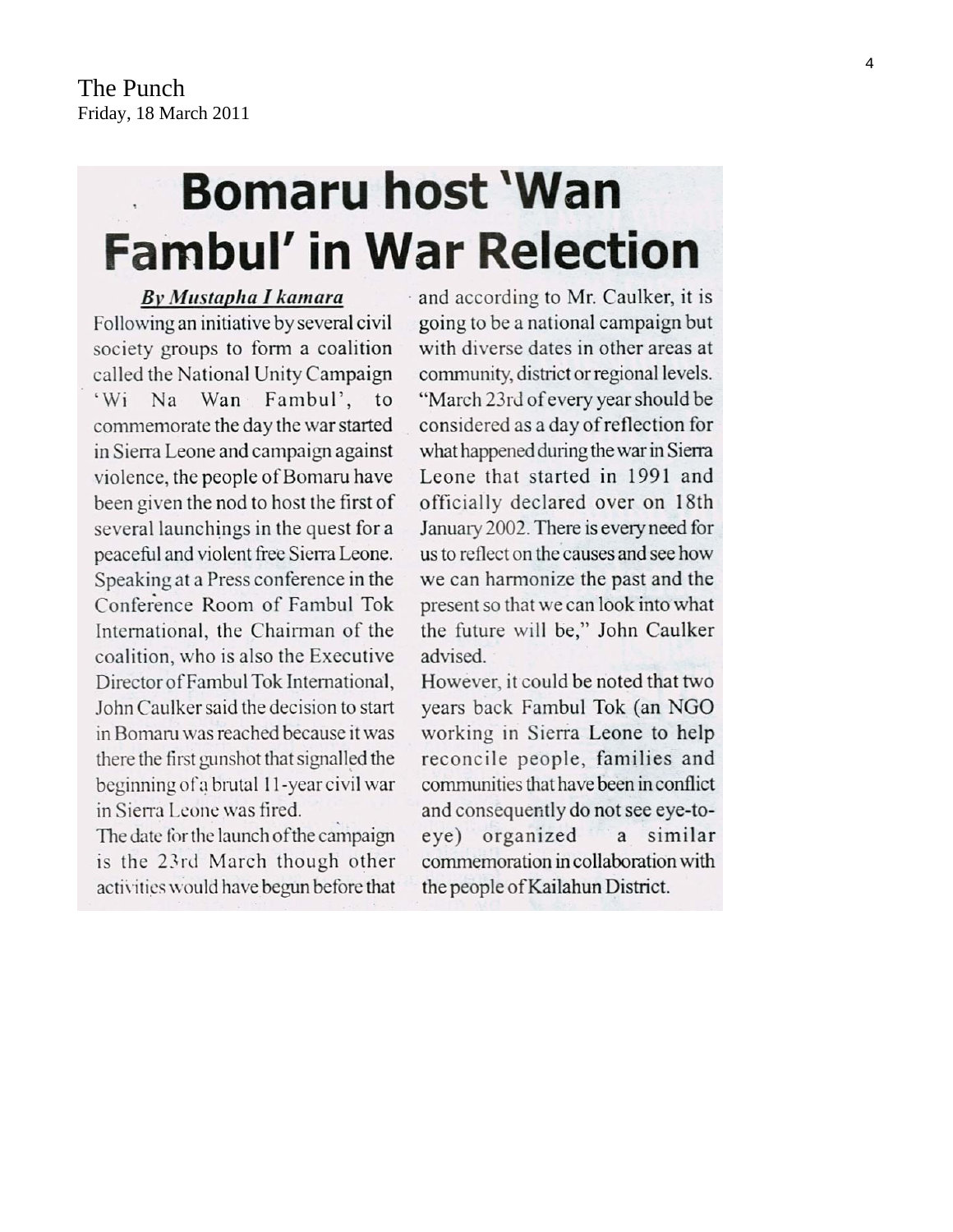## Hirondelle News Agency

Thursday, 17 March 2011

### **Judges give guidelines for Bagosora appeal hearing**

The Appeals Chamber of the International Criminal Tribunal for Rwanda (ICTR) has provided guidelines during hearing of appeal involving three former senior Rwandan military officers, including ex-Defence Ministry's Cabinet Director, Colonel Theoneste Bagosora, scheduled between March 30 and April 1, 2011.

"The Appeals Chamber hereby informs Theoneste Bagosora and the prosecution that during the course of appeal hearing, (...) are invited to discuss with reference to the record, Bagosora's ability to issues orders to the Rwandan Armed Forces between April 7 and 9, 1994," it explained in its order.

According to its order for the preparation of the appeal hearing, the Chamber wants the parties to discuss whether the only reasonable inference available from the evidence was that Bagosora knew or had reason to know that the specific crimes of which he was convicted were about to be committed.

Other appellants in the appeal are Major Aloys Ntabakuze, who commanded the Para-commando Battalion and Lieutenant-Colonel Anatole Nsengiyumva, former commander of the military sector of Gisenyi (northern Rwanda).

The Chamber wants Ntabakuze and the prosecution to address on the sufficiency notice provided to him by his indictment that he was being charged for crimes committed by militiamen and whether a defect in such respect, if any, was cured and his ability to prepare his defence was materially impaired.

Likewise, the Chamber wants Nsengiyumva and prosecution to discuss, among others, the sufficiency of notice provided to him by his indictment that he was charged for aiding and abetting the killings of Tutsis committed by militiamen in the Bisesero area of Kibuye prefecture in the second half of June 1994.

Bagosora, who was considered the mastermind of the Rwandan 1994 genocide, was held responsible for the killings for having exercised effective control over the army and gendarmerie between April 7 and 9, 1994 as the Defence Minister was on mission.

In his appeal, however, the appellant disputes such findings, alleging that during the period in question former Rwandan Defence Minister, General Marcel Gatsinzi, who was appointed Chief of Staff on April 7, 1994, and his arrival at the army headquarters the next day was responsible for all affairs of the force.

Gen. Gatsinzi, who has been summoned by the Trial Chamber, is expected to testify on March 30, on this point.

Bagosora was sentenced to life imprisonment alongside Ntabakuze and Nsengiyumva after the trio was convicted of genocide, crimes against humanity and war crimes on December 18, 2008. Their co-accused, Brigadier-General Gratien Kabiligi was acquitted, for lack of evidence.

## FK/NI/ER/GF

© Hirondelle News Agency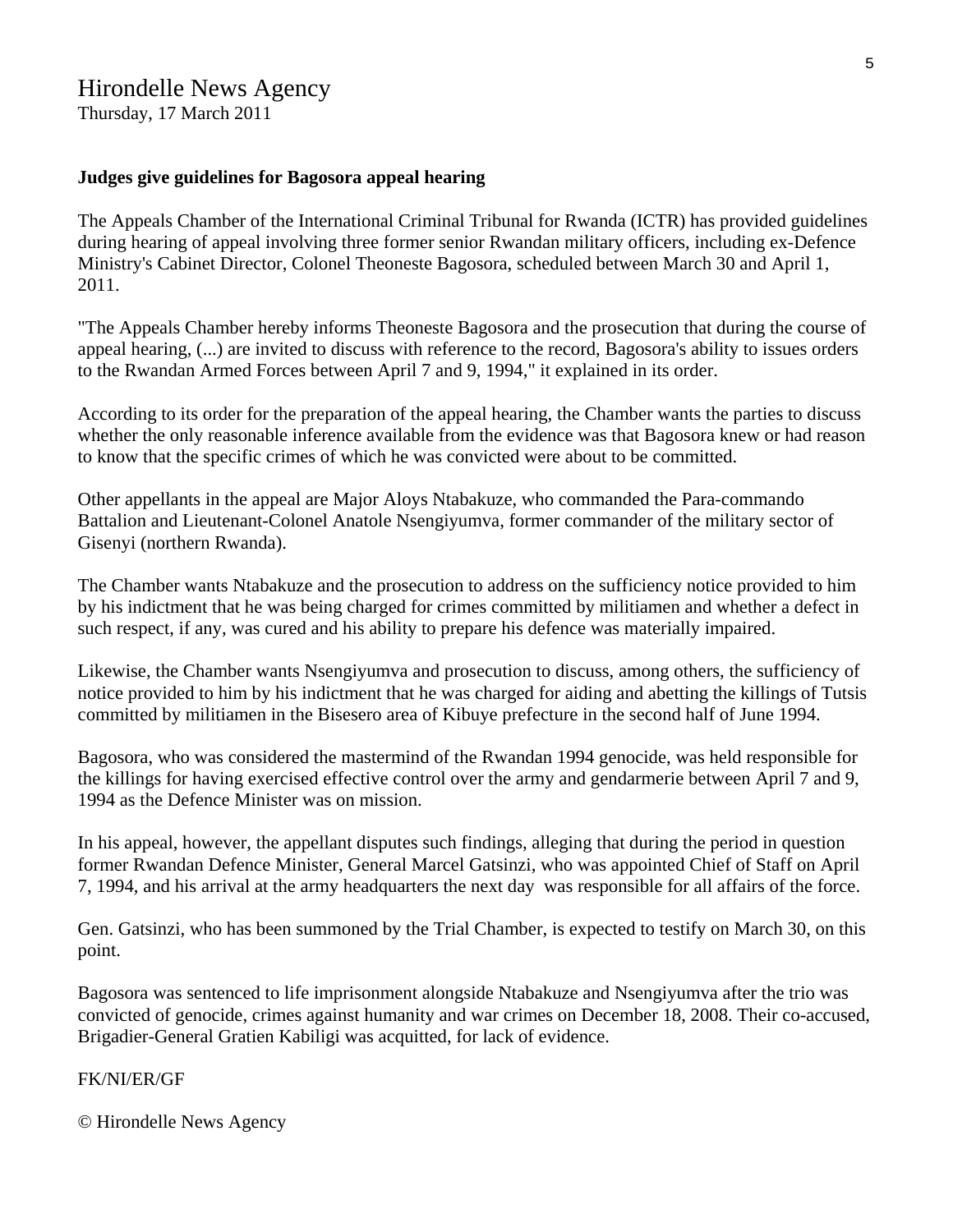## International Justice Tribune

Saturday, 12 March 2011

## **Special Tribunal for Lebanon indictment grows**

The prosecutor at the Special Tribunal for Lebanon filed an extended indictment on Friday. The indictment remains secret and the names of the suspects under investigation have not been released. Daniel Bellemare, said the amendment "expands the scope" of the initial indictment he filed in January. It could take months for judges to review thousands of supporting documents.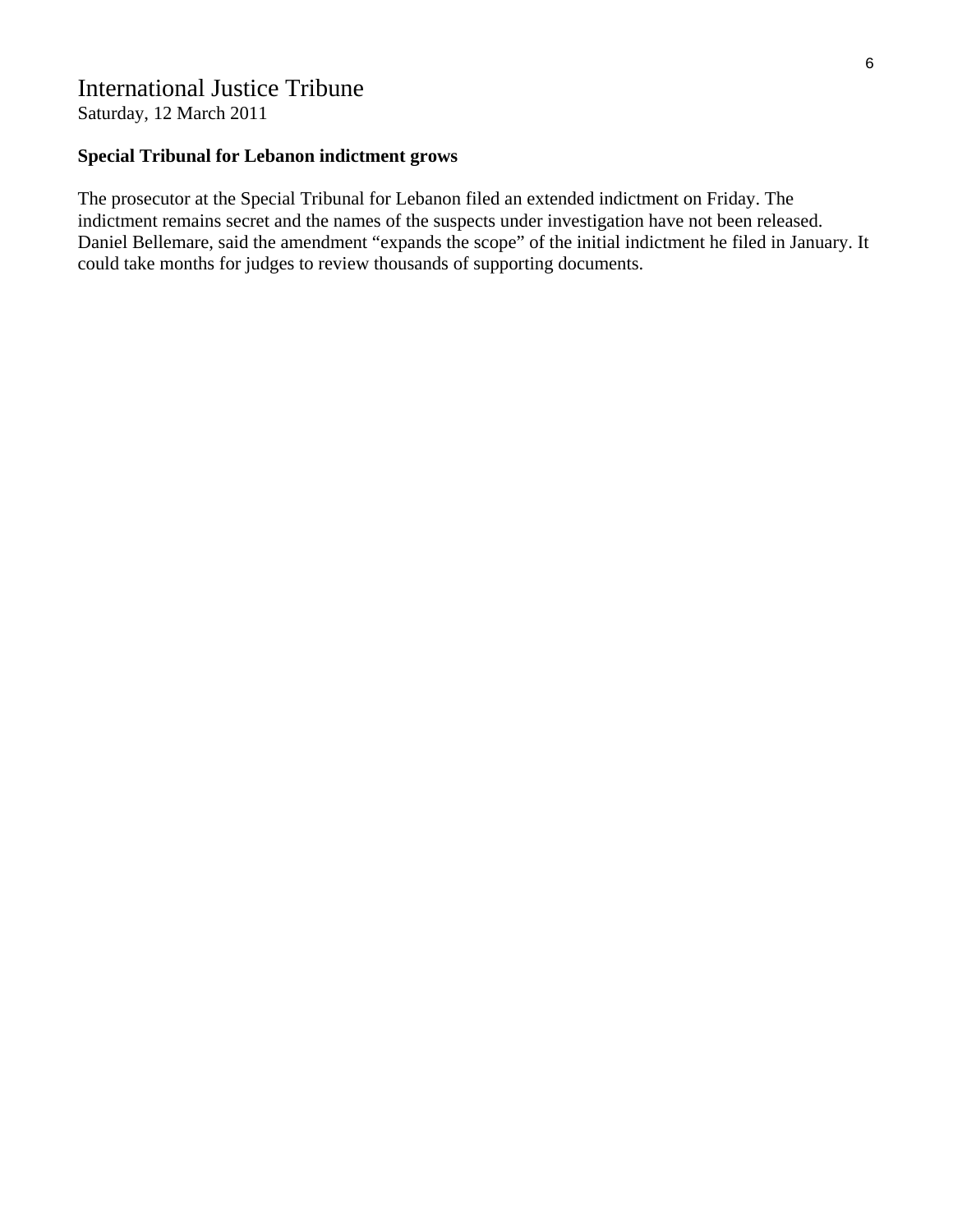## International Justice Tribune

Wednesday, 9 March 2011

### **ICC's Darfur trial – the court's mark in history?**

The International Criminal Court's decision to put two Darfur rebel leaders on trial for the deaths of 12 African Union peacekeepers in 2007, may help make attitudes towards the court more positive in Sudan.

This will be the court's first trial for war crimes committed in the Darfur region. Abdallah Banda and Saleh Jerbo, who are not in custody, voluntarily surrendered to the court last June and urged other war crimes suspects to surrender to justice.

Two years ago, the Sudan International Defence Group (SIDG) – a non-governmental committee of Sudanese citizens, concerned about the negative effects that ICC arrest warrants could have for the peace process in Sudan, petitioned the court not to issue arrest warrants for rebel commanders. The SIDG says there are still negative perceptions about the ICC amongst the people in Sudan, but that is changing.

The Secretary General of the SIDG, Mohammed Alansari, said the referral of the Darfur situation to the ICC by the UN Security Council in 2005 and the prosecution investigations that followed, seemed "wrong to African culture". Today, people are asking more questions about the ICC and generally start to believe that the court is "not a bad thing", he added. The SIDG conducts investigations: advising officials, compiling reports from victims and rebels, submitting this information to the court.

The ICC is the first permanent international court that provides for victims to be legally represented in trials. Alansari says the SIDG has to overcome alot of problems such as a lack of resources and funding to travel to far-distant areas to interview victims, particularly in southern Sudan, which he describes as a "very difficult situation". Many victims, he says, feel they have been neglected by the UN and the US and appeal to NGOs for protection.

Alansari said the SIDG had carried out over 800 investigations over the past 3 years and helped set up mediation commissions which have yielded positive results. He said the SIDG's mission is to interview as many victims as possible, adding that he wants the international community to have a clear picture of how people feel about the role of the ICC in Sudan. The trial of Banda and Jerbo is expected to mark a new phase in the country, in forming public perceptions of the court. It will take on added significance, if other new indictments are issued.

Both men described themselves as revolutionaries when they appeared in court last year, saying they would clear their names in the case. They both deny charges of violence to life, intentionally directing attacks against peacekeepers and pillaging.

A date for the trial of Banda and Jerbo will be set later. Three other people are wanted for war crimes in Darfur: Sudanese government minister Ahmad Harun, Janjaweed militia leader Ali Kushayb, and Sudan's president Omar al-Bashir, who prosecutors accuse of genocide, crimes against humanity and war crimes in Darfur.

The UN says at least 300,000 people have been killed in Darfur and 1.8 million people forced to flee their homes since non-Arab rebels first rose up against the Arab-dominated Khartoum regime in 2003.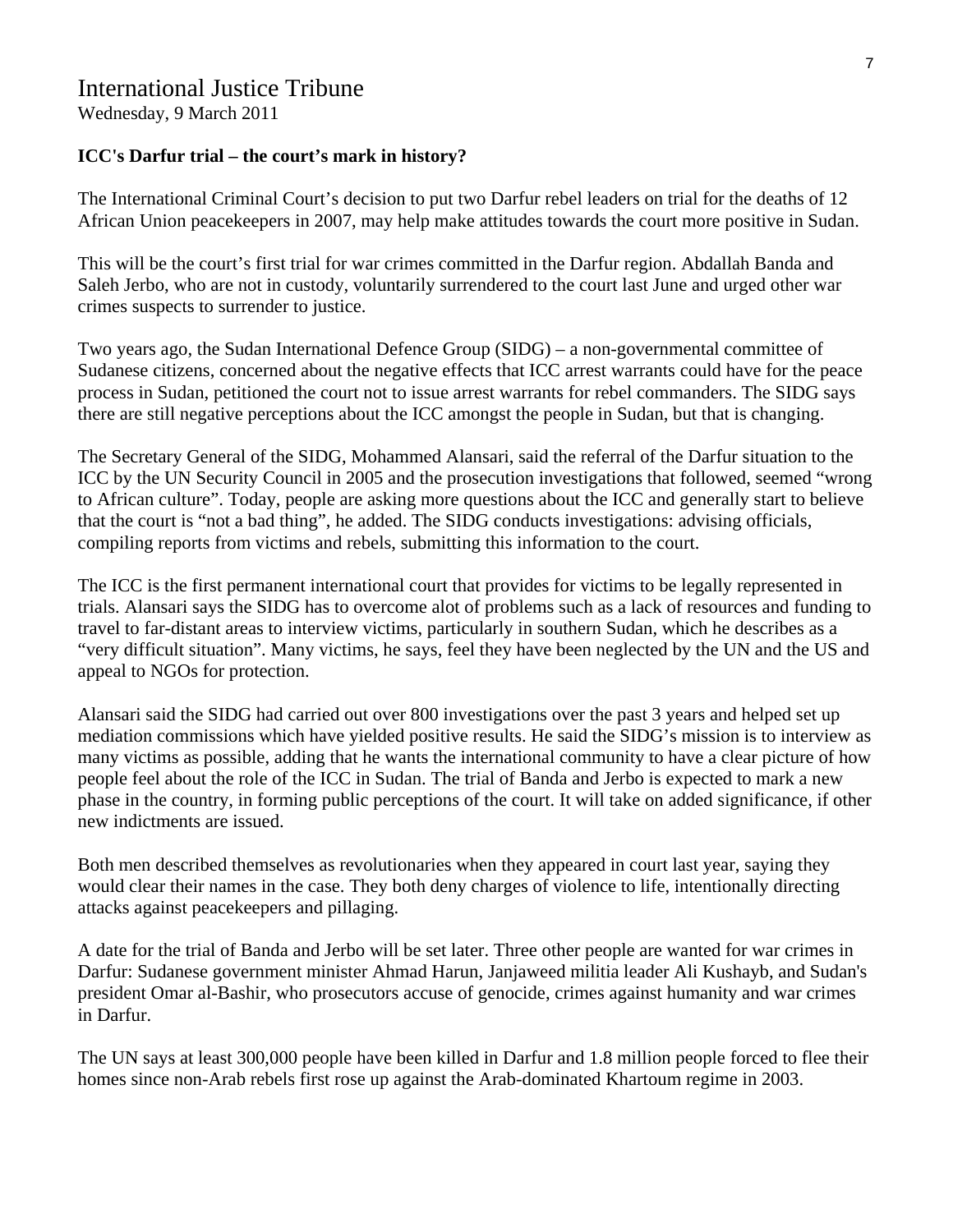## **Kenya: Special Envoy 'Urged ICC to Take Up Case'**

## Walter Menya

Nairobi — The UN special rapporteur for extrajudicial killings nudged the International Criminal Court to take up the post-election violence case after the government refused to cooperate with him or establish a special tribunal, according to leaked US diplomatic cables.

Prof Philip Alston had also asked donor countries, and particularly the US, to pressure the Kenyan government to undertake reforms to end impunity.

Two years after Prof Alston presented his report, cases of extra-judicial killings still persist. On Tuesday, Prime Minister Raila Odinga directed the police to carry out thorough investigations into the recent spate of forced disappearances and extra-judicial killings.

The US has been at the forefront in calling for reforms. Washington has also stated that it will not support Kenya's request to defer post-election violence cases at The Hague.

According to the cable, Prof Alston told ambassador Michael Ranneberger that the government had proven difficult to deal with. He also doubted the capacity of his employer, the UN Human Rights Council, to implement the report.

"Alston told us that the government had stonewalled his attempts to get information. He called the Kenyan government 'by far the most uncooperative government' he had encountered in his nine country visits as special rapporteur," the cable reads.

"He stated that despite multiple, specific requests for information from police and judicial authorities, the government provided almost no information to demonstrate it had made any efforts to investigate, or hold accountable those deemed responsible for, extrajudicial killings."

The government's uncooperative stance, the cable quotes the rapporteur, made it very difficult to produce a balanced report.

At the time, Prof Alston said he had received testimony from "numerous, credible witnesses" and also reports from non-governmental organisations regarding extrajudicial killings by the police during the post-poll violence.

He also had information on Mungiki killings, as well as others by the police and military in Mt Elgon.

With the government unwilling to establish a local mechanism to try those suspected of being behind the post-election chaos, the rapporteur told the ambassador of his plan to seek the intervention of ICC chief prosecutor Luis Moreno-Ocampo.

"Alston confided to the ambassador that he hoped he could prod the ICC chief prosecutor into action and that, if the ICC began investigating, it might also focus Kenyan politicians on establishing a special tribunal."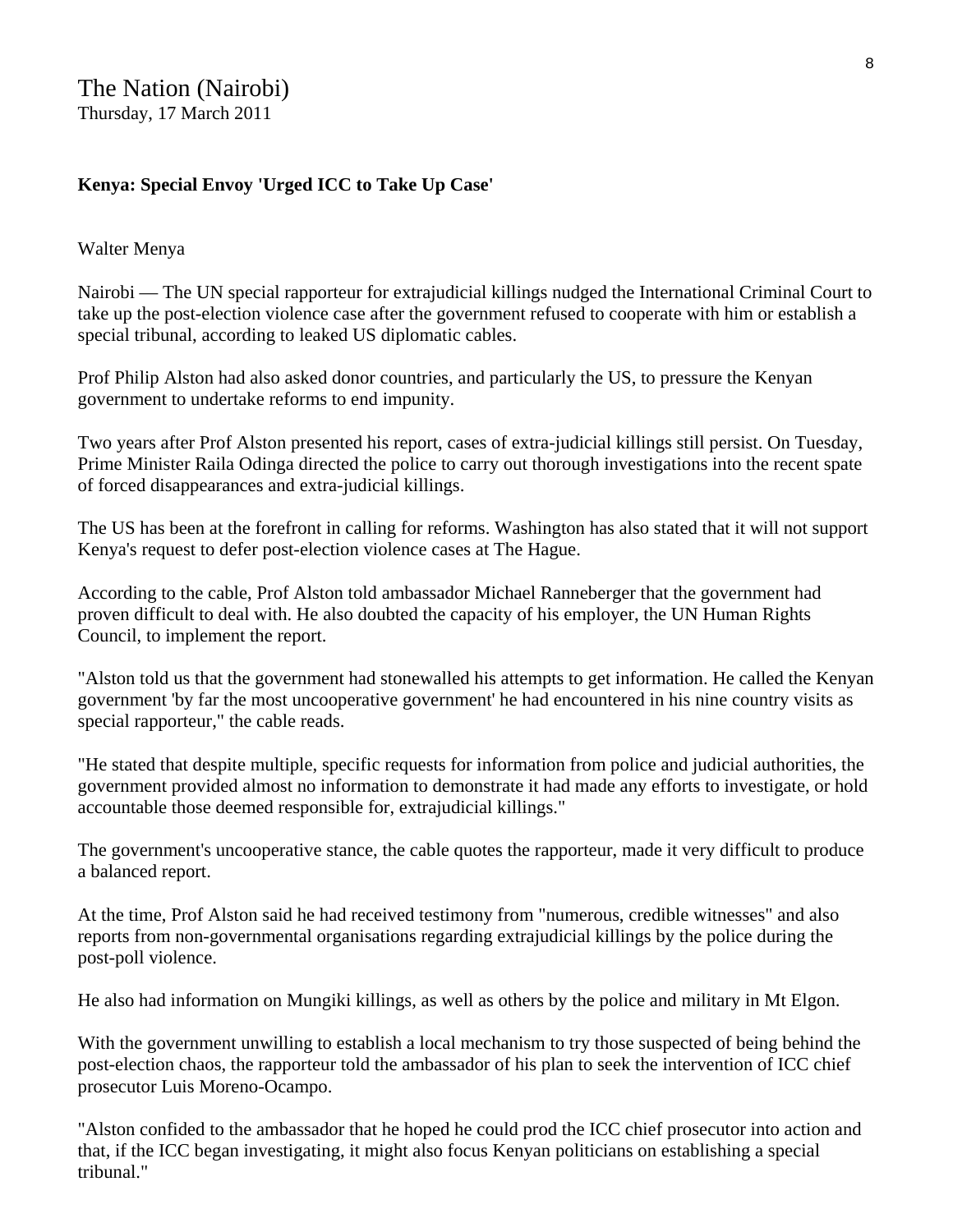The Americans were among the 12 Western countries that voiced public support for the implementation of the report.

The Alston report caused significant divisions within the coalition government, with a section calling for its full implementation and another asking that it be disregarded.

The PNU and ODM sides of the coalition sent a delegation each when Prof Alston presented his report to the UNHRC in June 2009.